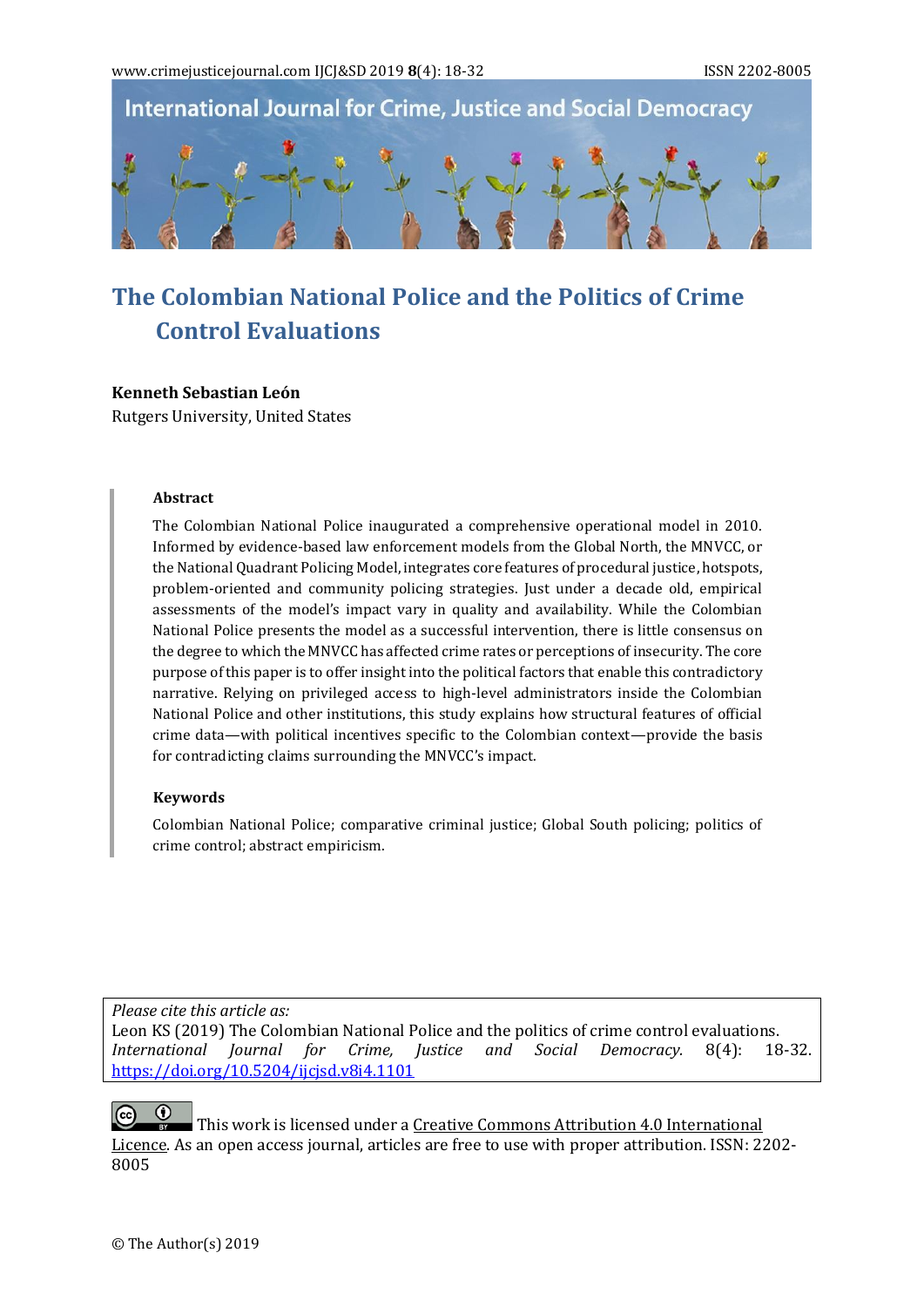# **Introduction**

The Colombian National Police inaugurated a comprehensive operational model in 2010. Informed by evidence-based law enforcement models from the Global North, the MNVCC, or the National Quadrant Policing Model,<sup>1</sup> integrates core features of procedural justice, hotspots, problem-oriented and community policing strategies. The model has existed for just under a decade and empirical assessments of its impact vary in both quality and availability. While the Colombian National Police presents the model as a successful intervention, there is little consensus on the degree to which the MNVCC has affected observable crime rates or perceptions of insecurity. The core purpose of this paper is to offer insight into the political dimensions that enable this contradictory narrative. Relying on privileged access to high-level administrators inside the Colombian National Police and other Colombian institutions, the present study explains how structural features of official crime data—paired with political incentives specific to the Colombian context—provide the basis for contradicting claims surrounding the MNVCC's impact. Findings speak to structural contradictions and political incentives that undermine the integrity of criminal justice research that purports to be both evidence-based and objective.

Like many police forces in the Global South, the Colombian National Police is centralised and administered as a branch within the Ministry of Defence. The MNVCC offers a prescriptive framework that provides flexibility for a police force with significant variation in service needs across rural and metropolitan areas, and across distinctive regions, topographies, institutional arrangements and governance challenges (see Berents and Have 2017; Gómez et al. 2017; Higginbottom 2008; Moncada 2010; Román-Muñoz 2012; Ruiz-Vasquez and Páez 2012; Palacios 2006). The core focus of the present study is to explain a core conflict surrounding the effectiveness of the MNVCC. The Colombian National Police relied on studies by a third-party contractor to claim that the model 'has been successful in reducing crime across all major cities where it has been introduced and implemented' (Fundación Ideas Para La Paz 2012). However, independent research and media organisations have reported increases in the same crime categories, time periods and jurisdictions covered by the official MNVCC evaluations.<sup>2</sup> This contradiction remains consistent across the entire period of the MNVCC's existence. From 2010 until the time of writing, academic literature on Colombian policing are inconsistent with the claims associated with official impact evaluations (see Blattman et al. 2017; Gómez et al. 2017; Ruiz Vazquez 2012; Ruiz Vazquez et al. 2016). The most recent publication directly questioning the validity of the Colombian National Police evaluation methods was released in 2016 (see Ruiz-Vasquez and Páez 2016), undermining the investments made in the Colombian National Police's model. With ample descriptive coverage of these conflicting narratives, the contribution of this study is to provide an explanatory framework that can be useful to scholars interested in structural contradictions and the politicisation of crime and justice data from a Global South context.

This paper is structured in a manner that integrates existing literature with fieldwork data. Part 1 presents the methodology and research design. Part 2 provides a descriptive overview of the Quadrant Model (MNVCC), demonstrating how the Colombian National Police have made substantive gains in operationalising policing strategies developed in the Global North. Part 3 highlights structural limitations inherent in official crime data, while Part 4 focuses on the political incentive structures observed in the Colombian context that problematise some of the ways criminal justice evaluations are communicated. The paper concludes with forward-looking approaches that account for the findings of this paper, and briefly outlines how researchers and practitioners alike might support the ongoing project of improving citizen security and public safety in Colombian society—a space in which the Colombian National Police will continue to play an important role.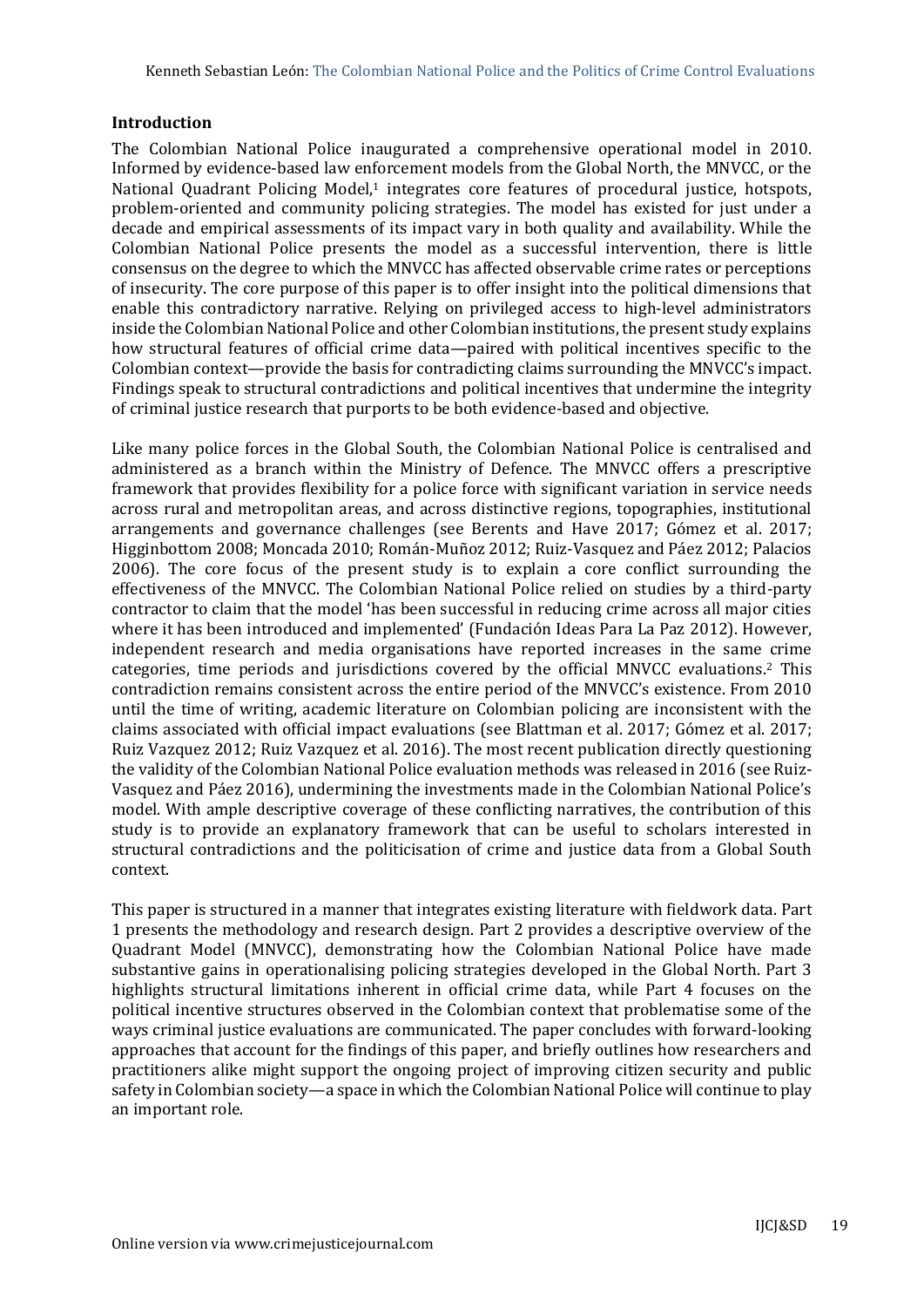# **Research design**

Grant-funded fieldwork was conducted during the summer months of 2015.<sup>3</sup> The study relied primarily on semi-structured interviews, supplemented by secondary data analyses on an exhaustive search for all records, reports and information regarding the MNVCC. Interviewees and police stations visited during this study are drawn from three jurisdictions: Bogotá, Cartagena and rural township Tercera*,* <sup>4</sup> located in the boundary area where the Departments of Cundinamarca and Boyacá adjoin. Bogotá - the capital – was chosen because it is the largest and most populous city. Cartagena was selected on the basis of the author's comparative advantage in accessing extended networks consisting of former elected officials and family members who remain active in public service. The third jurisdiction, Tercera, is the location of the author's incountry residence and was selected on the basis of their familiarity with and access to the local police.

Interviews  $(N = 24)$  included a major general of the Colombian National Police who oversaw the creation and implementation of the MNVCC in its earlier years. Other participants included entrylevel patrol officers and mid-tier ranking officers from all three jurisdictions. A federal judge, business executives, community leaders, candidates for local office, a former city mayor, an administrator from the *Universidad de los Andes* and analysts from research institutions were also interviewed. Consistent with the study's Institutional Review Board (IRB) designation, names and identities are omitted in statements that may present liabilities to the study's participants.<sup>5</sup> While the semi-structured interview instrument was tailored to the type of respondent, questions common to all respondents included:

- Have you observed any noticeable changes or impacts stemming from the MNVCC's implementation?
- What is the scope and purpose of the MNVCC as understood by practitioners and those whose careers have direct intersections with the model?
- Why is there a contradiction between official discourse pertaining to trends in crime and public safety and other independent localised research organisations?
- How should one understand or neutralise this contradiction in messaging?
- What political considerations affect the activity of the Colombian National Police?
- What activities of the Colombian National Police appear 'exportable' as best practices? In other words, what appears to be most effective?

Interview respondents were recruited based on referrals and availability sampling. This decision is consistent with research designs in other high-risk fieldwork involving hard-to-access or elite populations (Babbie 2007; Brinkmann 2018; Heckathorn 1997; Fashola 2015; Ocejo 2013). With the exception of three interviews that took place via Skype, all interviews were conducted in person and lasted between 45 minutes and two hours. Interview data were recorded through contemporaneous notetaking, paired with computer-typed summaries in the immediate aftermath of each meeting. Respondent incentives were not uniformly provided, although participants were provided with token gifts (e.g., university-branded pens and informational pamphlets), consistent with local and customary business practices. Views expressed by the study's contributors do not reflect the positions or views of their respective organisations or public office(s). Interview data are presented in translated form and excerpts chosen on the basis of their representativeness (see Anderson 2010; Nikander 2008).

## **The Colombian National Police and the MNVCC**

Comparative and cross-national research on criminal justice (i.e., police, courts and correctional systems) is continuously growing (Bennett 2004; Pridemore 2014; Sung 2006; Tonry 1998, 2015). For several decades, policing scholars in the Global North have developed a robust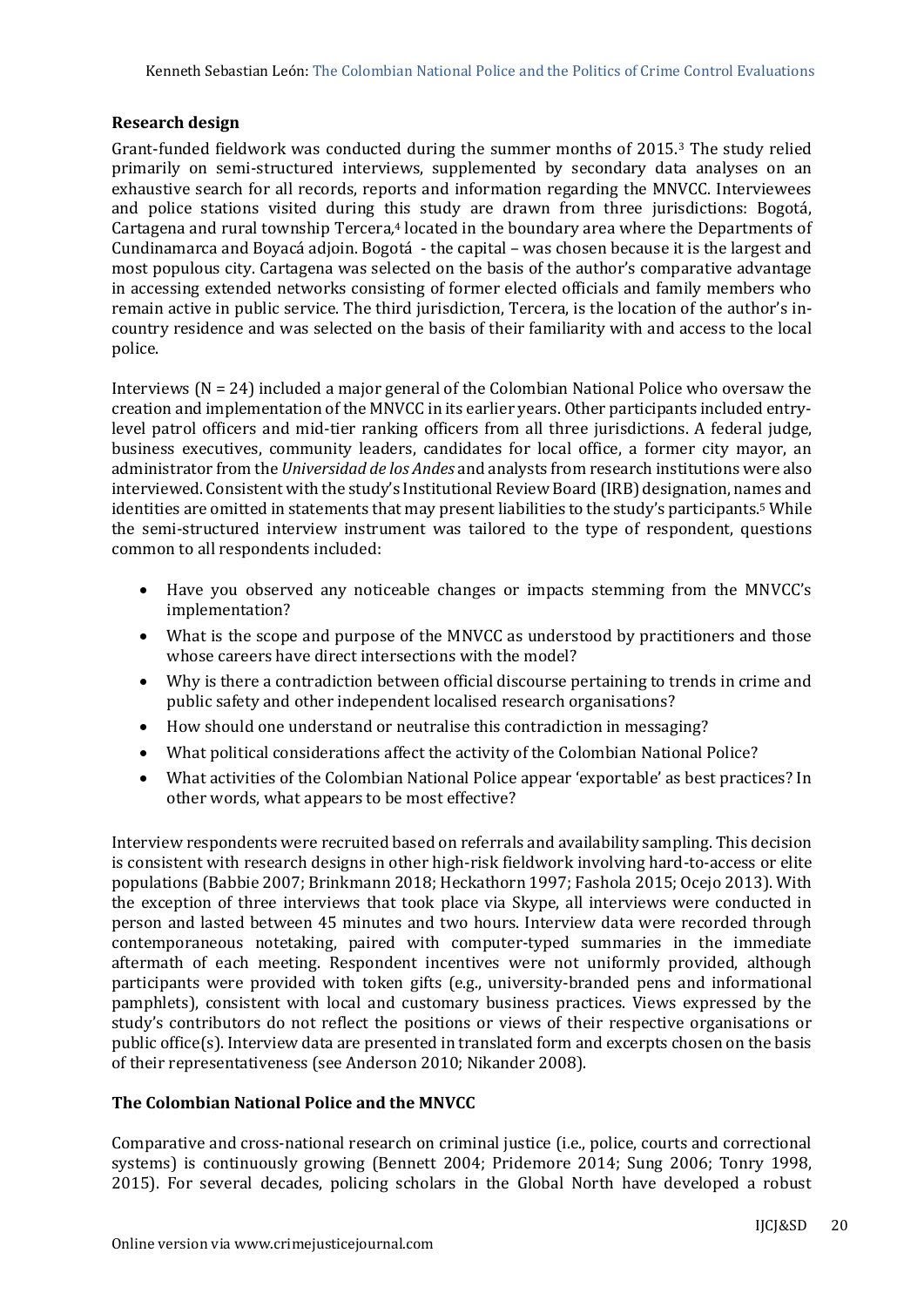literature base for the paradigms of hotspots policing (Braga et al. 2014; National Institute of Justice 2009), community-oriented policing (Gill et al. 2014; Maguire et al. 2019; Skogang 2006), problem-oriented policing (Rogers 2010; Weisburd et al. 2010) and procedural justice (Johnson et al. 2017; Maguire et al. 2016; Mazerrole 2013). Many of these same law enforcement strategies—often developed and studied in the United States (US)—have been applied and evaluated in cross-national contexts, including Australia (Dunn et al. 2015), Colombia (Garcia et al. 2013; Mejia et al. 2013; Fundación Ideas Para La Paz 2012), Russia (Gilinskiy 2005), Trinidad and Tobago (Maguire et al. 2017) and the United Kingdom (Weinborn et al. 2017). Consistent with the importation of these strategies by several Latin American police forces (Frühling 2012; Ungar and Salomon 2011), the MNVCC reflects a hybrid combination of these practices.

While there is controversy regarding the actual impact of the MNVCC and the legitimacy of some of the claims surrounding its impact, the MNVCC—as a prescriptive framework—effectively incorporates elements of four operational frameworks found across police institutions in the Global North: hotspots policing, community policing, problem-oriented policing and procedural justice policing. While there is considerable variation in how each of these practices are operationalised, there are nuances that differentiate their core purpose. Hotspots policing emphasises data-driven resource and personnel allocation according to service needs. This is conducted with the understanding that the distribution of police resources should mirror the distribution of crime and public safety-related demands. This policing model gained traction as researchers found evidence that micro-geographic units of space (e.g., specific city blocks) accounted for a disproportionate amount of police service calls (Weisburd and Telep 2014). Instead of conceptualising the spatial distribution of crime with a neighbourhood or barrio-level unit of analysis, measurement innovations (e.g., geographic information systems) in hotspots policing helped researchers uncover how crime can be a function of human activity in hyper-local spaces. This emphasis on empirically auditing the micro-geographic (e.g., street segment-specific) variation in recorded crime is central to the contemporary criminology of place literature (see Weisburd et al. 2012) and is a primary theme for how the Colombian National Police structure their model. The MNVCC uses several layers of data inputs to generate the boundaries of a geographic unit (i.e., a quadrant) and this unit of analysis is central to the model's branding (i.e., *Modelo Cuadrantes* translates to 'quadrant model').

Problem-oriented policing is—as the name suggests—a mode of policing that allows for the customisability and tailoring of police practices to differentiated priorities and place-specific demands in any given jurisdiction. It is highly compatible with hotspots policing. One way of understanding the relationship between problem-oriented and hot spots policing is that the former might represent a broad strategy and the latter a series of tactics consistent with that strategy. Whereas hotspots policing need not involve inter-institutional partnerships, problemoriented policing is most effective when the police are part of broader coalition of organisations targeting a clearly defined problem. For example, if the specific issue is youth gun violence, hotspots policing can be a tactic used a part of a multi-prong strategy, in which officers focus on targeted outcomes – which are specific to youth gun violence – while community-based organisations simultaneously target broader factors and processes that precipitate youth violence and delinquency. In Colombia, policing challenges vary across a national police force. In Cartagena, barrios such as Olaya Herrera required a specific focus on youth gangs and homicides, whereas certain areas of Bogotá required an emphasis on reducing traffic-related accidents and petty crimes against property. *Tercera*, the rural jurisdiction, had a disproportionate share of inter-familial conflicts and petty thefts. The MNVCC is thus designed to allow for problemoriented allocation of personnel and resources across various urban and rural settings.

Community-oriented policing is a general framework that prioritizes community involvement in – and community support for – crime prevention efforts. In the Latin American context, relationships between national police forces and citizens can be strained or even hostile, reflecting local histories of political violence, state repression, and civil conflict (see Berents and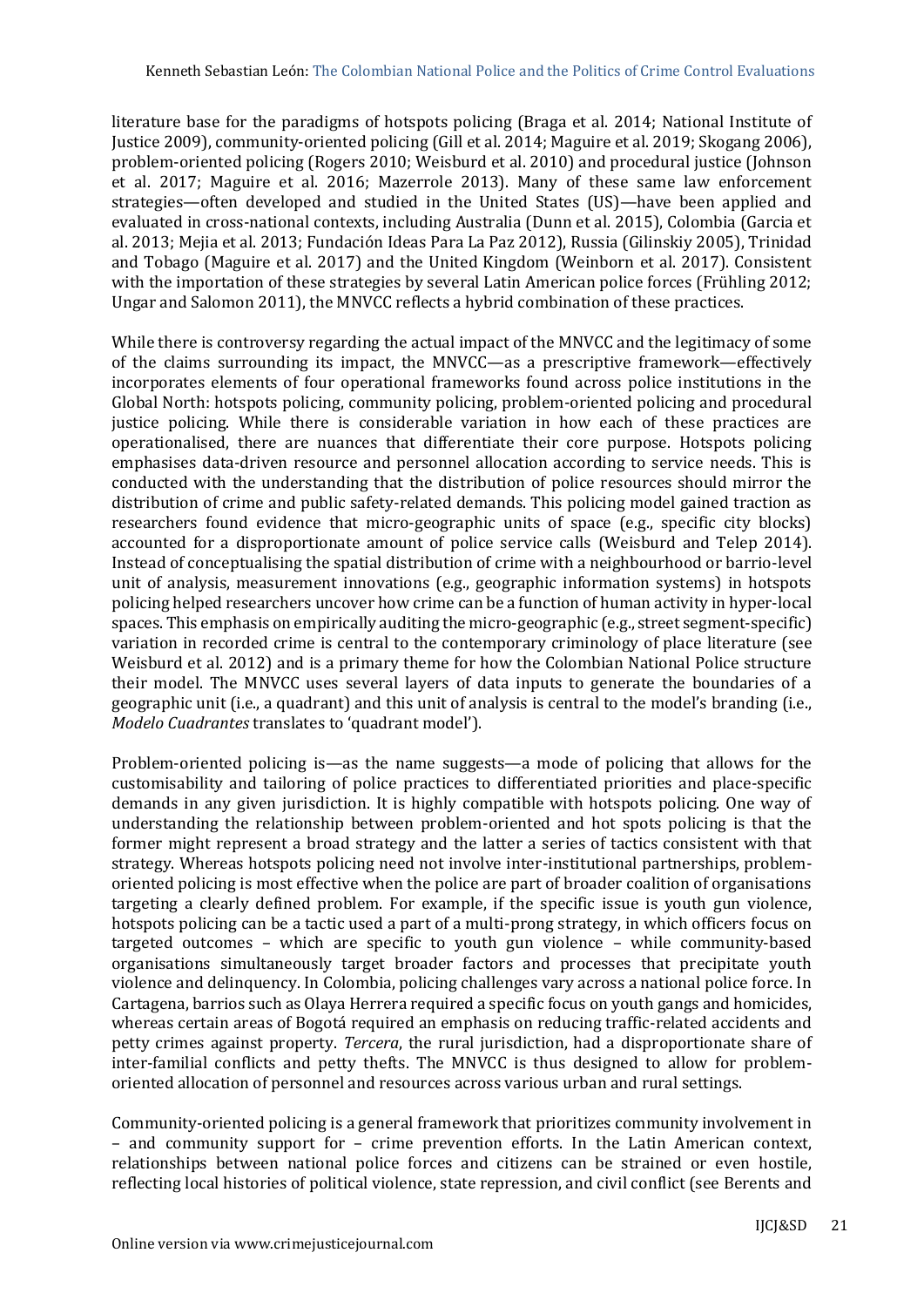Have 2017; Gordon 2017; Higginbottom 2008; Schultze-Kraft 2017). In settings where the public is fearful or otherwise contemptuous of the state, community-oriented policing can help foster prosocial relationships—and importantly, opportunities for communication exchange and intelligence gathering—between police and community members. In Cartagena, the Colombian National Police maintained a variety of programs that are directly illustrative of a commitment to improved community ties, including the *Puerta-a-Puerta* or door-to-door program, in which the police distribute flyers containing quadrant information and officer contact details. The Colombian National Police of Cartagena also maintained over 36 WhatsApp chat groups that connect community leaders with quadrant officers. These WhatsApp groups complement the Community Front Program,<sup>6</sup> or the functional equivalent of a neighbourhood watch or constable, providing local resident leaders with a direct communication line to quadrant-level patrol officers. There is a separate community feedback hotline through which callers can register complaints and suggestions, as well as a radio station maintained by the Colombian National Police that allows callers to voice both compliments and discontent much in the way that one would observe a public radio talk show. Town hall meetings held seasonally by the Cartagena mayor's office were publicly announced so that citizens could raise issues or suggestions. Smartphone applications have also been developed to provide relevant quadrant and police information that is specific to the user's GPS location.

The research base for community-oriented policing has generated important insights for procedural justice. Procedural justice refers to the perception of citizens that police requests and demands are anchored in a legitimate process, thus increasing the likelihood of compliance with police directives (Mazerolle 2013; Nagin and Telep 2017). Concepts like trust-in-the-police and likelihood of obeying the law are central to procedural justice. At a basic level, procedural justice represents the degree to which citizens view police actions as fair and legitimate, as citizens are likely to cooperate with police if they view police actions as legitimate in specific police–citizen encounters (Johnson et al. 2017; Maguire et al. 2016). The concept of legitimacy, or process fairness, is intuitively critical to any police system, particularly if one considers the correlated harms of a police force whose actions and members are viewed as fundamentally unfair and illegitimate by the policed population (see Arias and Ungar 2009; Johnson et al. 2017; Nivette and Eisner 2012). The Colombian National Police emphasised a robust curriculum used to train new officers, which includes training on how to respectfully address citizens and validate their concerns during interpersonal exchanges.<sup>7</sup> In light of these prioritized modes of police service, there remains a conflict in whether the model is responsible for influencing both crime rates and citizen perceptions of insecurity. The following section explains the structural basis for the conflicting interpretations of the MNVCC's impact.

## **Official crime data and structural contradictions**

In the US, introductory criminal justice textbooks often provide fundamental critiques of crime data, often in the first two chapters.<sup>8</sup> Manning (2009: 452) captures part of the broader significance of such critiques:

There is no body of data that is more consistently and brilliantly critiqued than officially gathered and processed crime data, and yet it is repeatedly used without apology in every major journal that publishes work on crime and crime control. (see also Baer and Chambliss 1997)

The problematic nature of relying on official crime data is well known to criminologists, yet researchers continue 'skating on thin ice' as though biased criminal justice data are issues to be corrected 'as statistical techniques become more sophisticated and survey methods improve' (Xu 2014: 162; see Young 2011). The political and bureaucratic interests that have historically shaped the integrity of official crime statistics have been well documented (see Andreas and Greenhill 2010; Black 1970; Butterfield 2002; NL 2014; Seidman and Couzens 1974; Yeung et al. 2018) but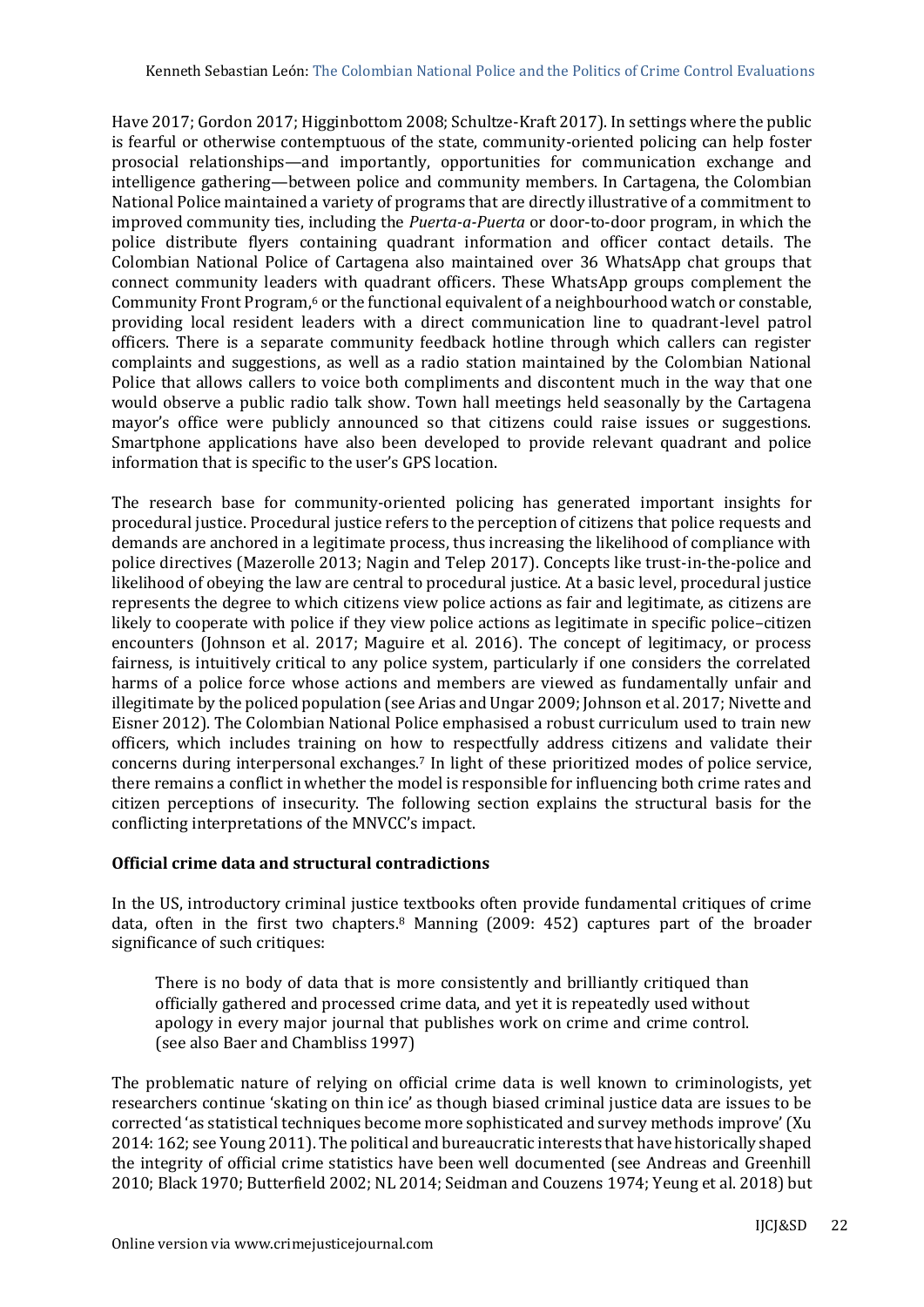are seldom accounted for in mainstream criminological literature (Chambliss 2004, 2001, 1994; see Copson 2014; Manning 2009).

In Colombia, crime data are privately maintained by the Colombian National Police, and special permissions must be granted to obtain limited amounts of information. A high-ranking police official articulated that this was a de facto loophole for restricting information that is technically required to be publicly available. At the time of study, *Fundación Ideas Para La Paz* (FiP) was the only research organisation with privileged access to complete crime data and performance measures. Two publications cited here (FiP 2012; Mejia et al. 2013) provide the official narrative concerning the MNVCC's status and contain the empirical—albeit problematic—basis for the claims made by the Colombian National Police. These publications claim that 'the [M]NVCC is being successfully implemented and it has *definitively* succeeded in lowering homicides, other indicators of crime, and perceptions of insecurity' (FiP 2012; Mejia et al. 2013, emphasis mine)*.*  In other words, the MNVCC is officially communicated as being unequivocally effective in in reducing a) specific crime indicators, and b) citizen perceptions of insecurity.

This stands in stark contrast with the secondary quantitative data and primary qualitative data collected during this study. Whereas the major general reinforced the official narrative of the MNVCC having a positive treatment effect on 'objective crime rates' and 'subjective citizen perceptions', independent third-party and city-specific research suggests the opposite trend for *both* measures. Frequencies and rates of the same crime measures have risen or remained constant in 2010–2015, and citizen perceptions of insecurity and criminality have steadily risen within the same period (see Bogotá Comovamos 2013; Cartagena Comovamos 2015; Centro de Estudio y Análisis en Convivencia y Seguridad Ciudadana 2014; Centro de Observación y Seguimiento del Delito 2013, 2015; El Tiempo 2015; Román Muñoz 2012.).

The studies that inform the official narrative are based on selectively chosen data. The discourse surrounding these conflicting claims provide a basis for understanding abstract empiricism and its relevance to the present study. Originally coined by Mills (1959) in *The Sociological Imagination*, abstract empiricism captures a series of incisive<sup>9</sup> critiques of major trends in social science, which include a fetishisation of quantitative research techniques and a disciplinary fixation with branding sociology as empirical, and by extension, objective or scientific. Half a century later, late criminologist Jock Young published *The Criminological Imagination* (2011) to apply many of the same critiques to his primary field. As Young (2011) perceived it, conventional criminological scholarship<sup>10</sup> was overly fixated on further refining statistical methods for hypothesis testing at the expense of being able to question the degree to which the field has been laundering the practice of using restrictive methods on structurally flawed biased crime data under the guise and clout of scientific objectivity.

The evaluation of the MNVCC (see FiP 2012) contains methodological detail of the following kind. The article specifies that the evaluation team 'conducted more than 17,000 surveys, interviews, focus groups, workshops, field visits to stations and quadrants, and interviews with local authorities and community organizations' (FiP 2012). However, the treatment effect—and the results that are used to justify the claim that the MNVCC has reduced crime—rests exclusively on a difference-in-difference<sup>11</sup> analysis that compares four months of post-treatment with the same four months of the previous year (see FiP 2012: 16; Mejia et al. 2013: 12). Cartagena experienced the most significant *increases* in violent crime following the MNVCC's rollout, but has never been included in any evaluation since its 2010 inception due to 'improper implementation' (Mejia et al. 2013; FiP 2012). Omitting this city significantly affects statistical estimates, and there is no qualitative context (or data from a study that included focus groups and interviews) on why or how the model was not properly implemented in this jurisdiction.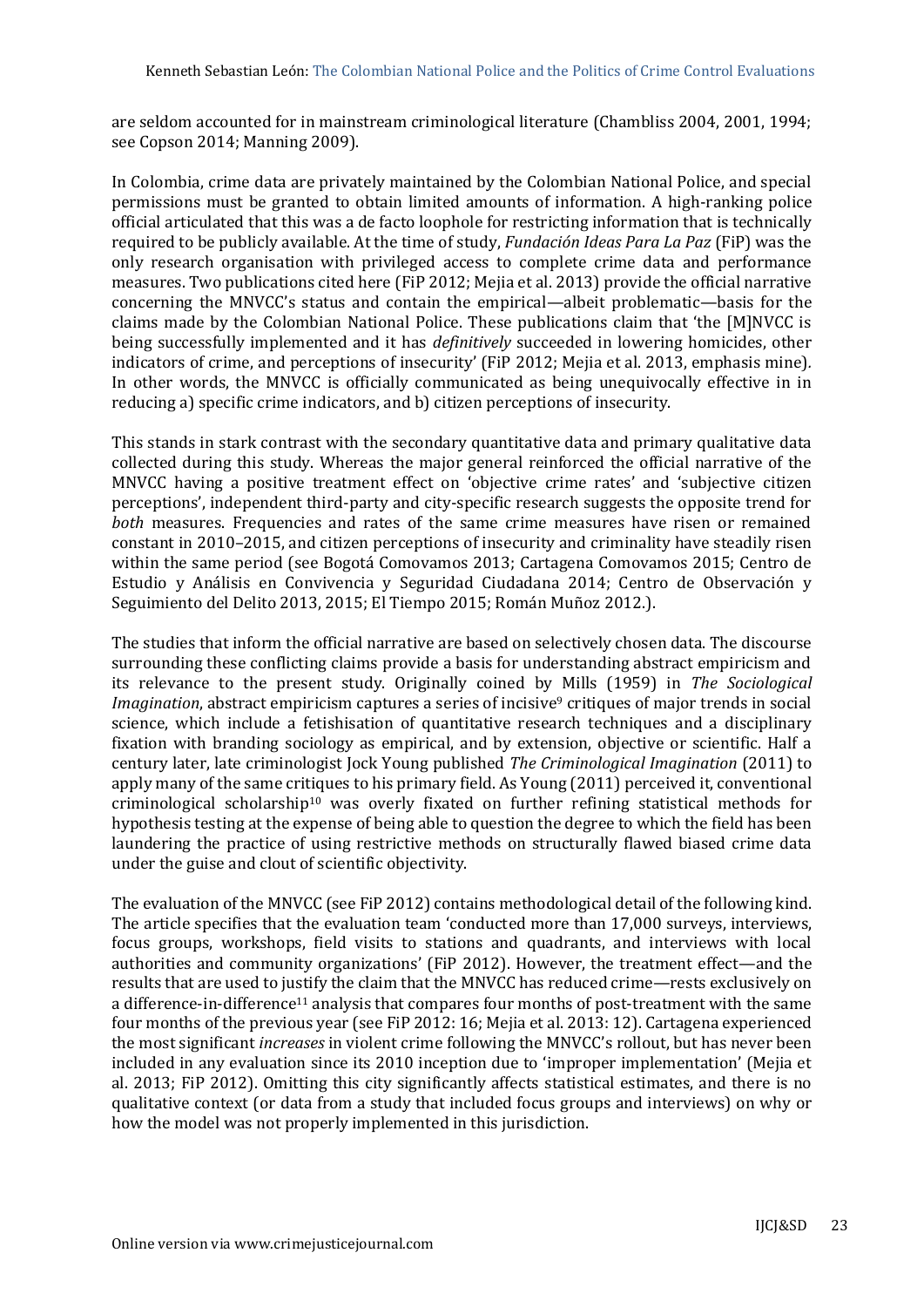A full-time analyst and technology consultant familiar with the institutional contracts between the Colombian National Police and FiP provided additional context in a private interview. When asked about how to interpret these conflicting reports, they responded:

The reports are designed to show that if the MNVCC model is implemented properly, then an average decrease in crime will occur. The evaluations are not meant to imply that real decreases in crime have been actualised due to the model's existence.

The above excerpt reveals the core issue with the actual text of the official evaluations, and how such analyses are communicated to the public. The nuance reflected in this interview excerpt is absent from the evaluation studies, prompting the reader to interpret the publications as indicative of the MNVCC's actual—not hypothetical—success. Importantly, at the outset of the conversation, the analyst made a clear appeal to the methodology employed by the original research team. The analyst began their statements with a reminder that 'the findings were based on robust and specific methodologies', indirectly appealing to the rigor of econometric method, and leaving out any reference to triangulation, qualitative follow-up or how such results are received by police leadership. The subtext of the conversation was thus a manifestation of abstract empiricism, in which 'robust methodologies' are conflated with accurate or valid results, and the veracity of a claim is implicitly viewed as a function of how in vogue the methods were for its generation. This reflects the consequences of abstract empiricism that goes unexamined. As Young (2011: 13) wrote, abstract empiricism comes with substantive implications, given that 'the more quasi-scientific the rhetoric, the more sophisticated the statistic, the more that they are distanced from what they are studying, the more secure they feel'.

# **The politics of crime control in Colombia**

In a candid exchange concerning the political dimensions of Colombian National Police operations, a high-ranking public official from the Ministry of Defence stated during an interview that 'the Mayor of Bogotá is the de facto press secretary of the Colombian National Police, but that such a relationship works in a symbiotic fashion'. This was especially instructive, since mayoral elections for Bogotá were to be held three months after the fieldwork period (2015). This underscores the political importance of how crime and public safety indicators are reported in the capital city. Further, this statement was made in the context of discussing the Colombian National Police's influence on the political election cycle and the campaign messaging regarding issues of crime and safety—topics of extreme salience and import in Colombian public discourse and consistent with literature in the US concerning 'governing through crime' – or how crimerelated claims are central to the ways in which political leaders frame their electoral objectives (Simon 2007; see Kaste 2016).

Various sociolegal factors underlie the political climate in which crime statistics are both generated and communicated. A federal judge who was interviewed for the study emphasised the role that laws have in shaping the very nature of criminal justice data. In 2007, Colombia passed Law 1153, or The Law of Small Causes,<sup>12</sup> restricting the prosecution of crimes that do not correspond to a minimum of four years' incarceration (see Cuartas 2008). Through this legislation, arrests for lower-order crimes would generally not appear before a judge or receive sentencing under traditional guidelines. The interviewed judge emphasised that this law significantly 'improved crime statistics for the Mayor and the police, but in an artificial manner'. This respondent was particularly critical of whether *any* law enforcement model can be said to have a true effect on reducing crime if the broader legal framework is ignored:

Even if examining the numbers of tried cases and convictions, the change is artificial due to changes in how cases are filtered. So, to answer your question specifically and simplistically, it is my opinion and professional observation that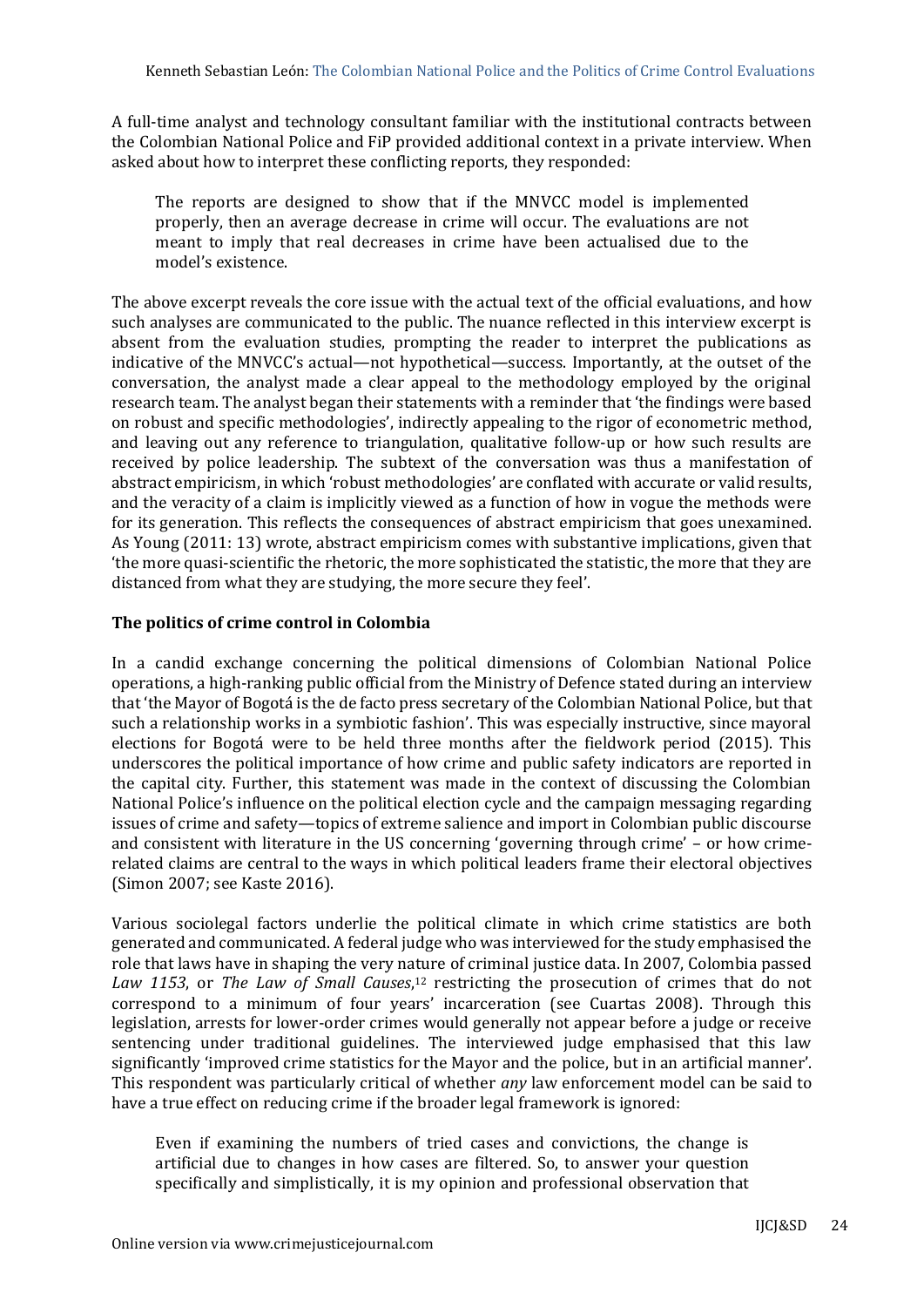the MNVCC is completely irrelevant to the intent and actual practice of reducing crime.

This *Law of Small Causes* can be viewed as an attempt to alleviate a backlog in criminal courts but can also represent the ways crime statistics can be selectively modified. According to this same respondent, the 2007 law was a rational strategy for reducing the judicial caseload, while also advancing the narrative that crime levels – as measured through judicial caseloads – are declining. A media executive from RCN (a major television network) provided a relevant analogy concerning the MNVCC: 'it is more aptly understood as a collection of normative guidelines for how to structure policy deployment and efficiently allocate resources'. This kind of sociolegal context is what might be expected from a research team that conducts 17,000 interviews, focus groups and workshops. It is also the kind of data that are more appropriate for a major policing model rollout, as opposed to an estimation technique that relied on the narrow window of a four-month period to measure and assess the MNVCC's impact via a difference-in-difference estimation (see FiP 2012; Mejia et al. 2013).

Data from the 17,000 interviews, focus groups and workshops cited in the official evaluations yet omitted entirely from any publicly available literature—may be a better source of generating evidence-based avenues for improving Colombian National Police operations. While a critical position might view police-generated crime data as public relations instruments and are selfserving, self-auditing tools (Manning 2009), the official narrative reflects an inadvertent form of abstract empiricism that is perpetuated not only in this specific Colombian context, but reflective of broader themes involving contracted crime and justice research partnerships more broadly (see Young 2011).

Evaluations of Colombian public policy and policing stand to benefit from research designs that are informed by – or at least account for – relevant political, historical and cultural context. Colombian policing has undergone four major branding changes in the past two decades, broadly reflecting similar trends in US law enforcement evolution (see Lane 1992; Sherman 1998). Akin to the ways in which acronyms are part of a branding process by successive administrations and transitions in elected office, the MNVCC is the latest iteration<sup>13</sup> of community policing, but significantly enhanced by the latest evidence-based methods from the Global North (e.g., hotspots and problem-oriented strategies). Similar to the claims made by a former New York City Mayor, the evaluation of crime control policies (e.g., 'broken-windows policing') can significantly influence how the public perceives safety and security, and also how they might cast their vote in a future election (Vedantam et al. 2016). In the U.S., for example, initiatives like Operation Ceasefire and the Boston Gun Project take on a life of their own once they are associated with favourable results, even if such results do not technically make any causal claims (see Kennedy et al. 2001).

The processes reflected by the term abstract empiricism<sup>14</sup> provide cover for a state's security industry to justify its activities and investments, no matter what the evidence may be (Manning 2009). In an interview with *El Tiempo,* a flagship national Colombian newspaper, a former general was asked to comment on higher crime rates in Bogotá, to which they responded, 'there have been increases in reporting to the police and that shows increased trust in the police ... we are working towards a better understanding of the crime rates' (El Tiempo 2015, web). To the extent that official crime narratives are interpreted as valid, this renders the MNVCC tautologically successful. If crime rates decrease, it is a function of the problem-oriented components of the model; if crime rates increase, it is a function of gains in community policing.<sup>15</sup> The end result, no matter what researchers find, is that successful public safety interventions *depend* on policing models, decreasing the possibility that social scientists ask whether crime and social harm could be addressed without implicitly legitimising an increasingly robust and ever-growing security apparatus. In short, abstract empiricism provides ammunition for critiques like those of Stan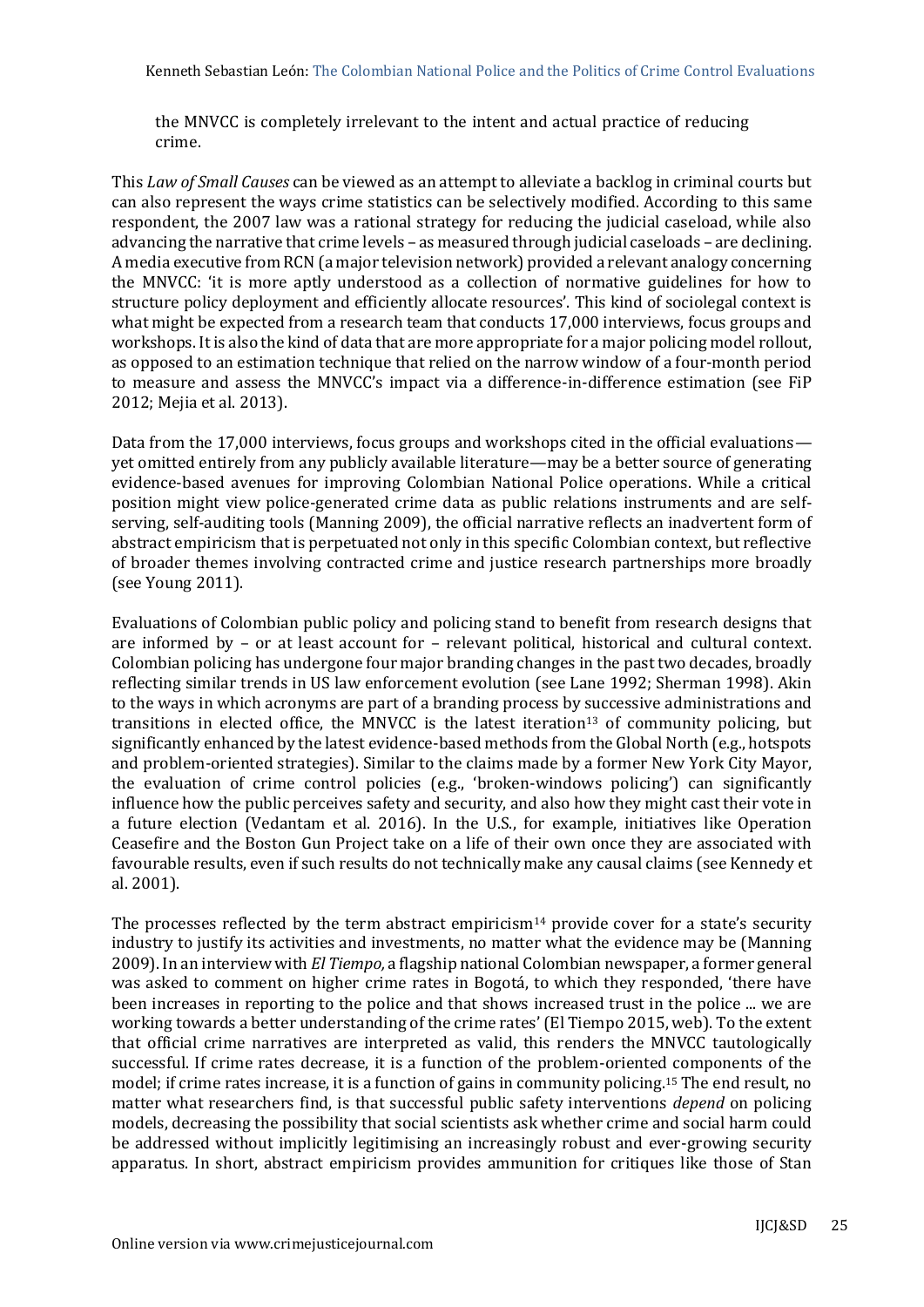Cohen of the London School of Economics, who quipped that the terms 'criminology' and 'imagination' are unconventional pairings.<sup>16</sup>

Studies that emphasise their 'objective' nature tend to inadvertently sanitise the implicit structural biases embedded in such claims, while also being largely correlational and ahistorical (Hall and Winlow 2015). In a broad sense, researchers are not truly independent if their own professional incentive structures (e.g., promotion and tenure, securing major contracts with the Colombian National Police) can be significantly conditioned by how grant-funded opportunities are intertwined with institutional interests (Loader and Sparks 2010; Schept et al. 2015; see also Ornstein and Thomas 2018; Shelden and Brown 2000; Ziai et al. 2018). These incentives can be particularly influential in studies that claim policy relevance. For instance, in a study that seeks to understand how higher basal areas of trees in Bogotá are associated with fewer homicides, the 'objective' evidence-based findings concerning the role that taller trees might play in mitigating violence fail to mention the incentives<sup>17</sup> that the authors have in the very nature of the research question (see Escobedo et al. 2018). Consistent with the Millsian tradition of sociology, it may be reasonable to view any claims of objectivity with a strong degree of scepticism, particularly when one can empirically examine how studies of a major police model are selectively communicated by a contracting think tank<sup>18</sup> during an election year.<sup>19</sup>

## **Future directions**

The current paper provides a critical explanation for the mixed messages surrounding the impact of the Colombian National Police's operational strategy by focusing on the politics of crime reporting and the structural interests embedded in discussions of public safety interventions. The quality of the MVCC's structural features and design are, however, separate from the claims regarding its impact on real crime measures. While the current study raises questions about the impact of the MNVCC, the time spent in the field yielded data that support a positive outlook for the Colombian National Police. Future studies regarding the Colombian National Police might incorporate mixed method approaches or find avenues for using the data ostensibly collected from 17,000 surveys (see FiP 2012; Mejia et al. 2013). Research designs might include interviews with personnel who design and conduct law enforcement functions and directly engage with those responsible for data entry and data management to identify potential structural trends in crime data generation (see Butterfield 2002; Copson 2014; Manning 2005). This, in turn, would provide a more comprehensive understanding of Colombian policing and address the potential critiques concerning abstract empiricism, where econometric models are applied to questions that might be better suited for mixed-methods or qualitative research designs.

In Latin America, major political leaders and policymakers are often formally educated in the US, and practices from the Global North are readily imported to contexts in which they may or may not suitable or historically appropriate (Arias and Ungar 2009; Carrington et al. 2019; Tonry 2015). One of the highly qualified interviewees familiar with the project admitted that there are problematic elements to the practice of having crime-related phenomena evaluated solely by economists. This paper does not seek to promote a sense of hostility or fragmentation as to what kind of research base should be prioritised, or which disciplinary subfield should be most visible. However, with causal inference, randomised controlled trials, and quasi-experimental research designs constituting the current fixation for some of the most visible hubs of criminology and criminal justice research in the Global North, it would be worthwhile for the research community to consider the potential consequences of an uncritical acquiescence to this trend (Carrington et al. 2016; Hall and Winlow 2015; see also Knepper and Potter 2011). One such consequence is that researchers across both the Global North and South undermine their own independence, contributing to an applied managerial approach to studying issues of crime and safety that legitimises the use of problematic data sources to help advance instrumental goals (e.g., efficiency, risk management) of state institutions. Unchecked, this trend may disincentivise studying crime and social harm through alternative perspectives (see Brown and Schept 2017).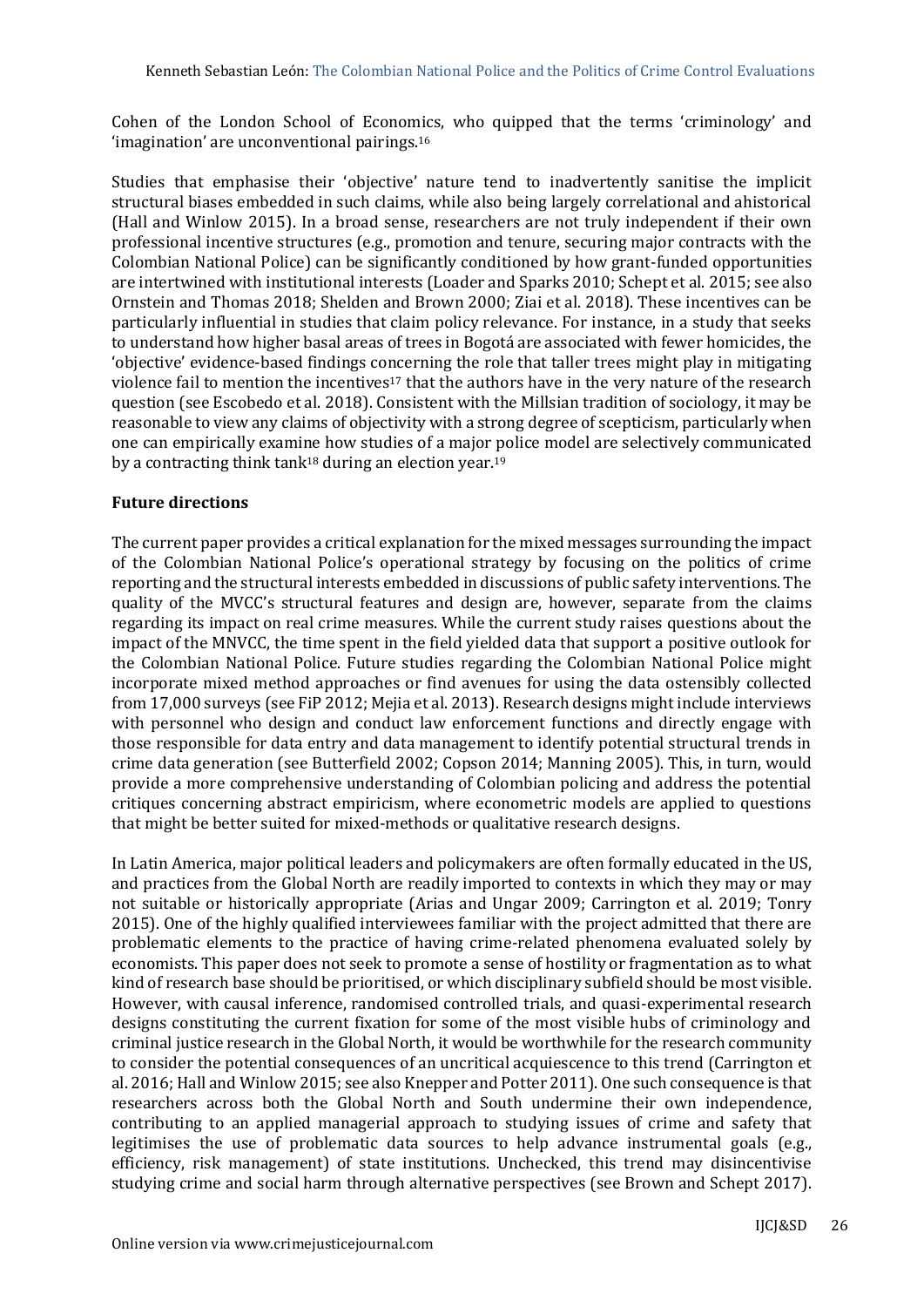In the present case, continued inquiry into the political incentives affecting Colombian crime and public safety policies are not only warranted, but a necessary first step in understanding justice policy not only as a function of interpreting coefficients from imperfect data, but as a study of how things actually are.

#### **Acknowledgements**

The author would like to thank Jon Gould and Edward Maguire, and the anonymous reviewers who provided helpful feedback on earlier iterations of the manuscript. This study was made possible by the generosity and support of the study's contributors, and the author is deeply grateful for the local support provided by the Gómez-León, Ricaurte and Troncoso families. This study was funded in part by the Tinker Foundation and the Center for Latin American and Latino Studies at American University.

*Correspondence:* Kenneth Sebastian León, Assistant Professor of Latino & Caribbean Studies and Criminal Justice, Rutgers, The State University of New Jersey, Department of Latino & Caribbean Studies, Lucy Stone Hall – A259, 54 Joyce Kilmer Ave , Piscataway, New Jersey 08854, United States. Email[: Kenneth.sebastian.leon@rutgers.edu](mailto:Kenneth.sebastian.leon@rutgers.edu)

<sup>1</sup> *Modelo Nacional de Vigilancia Comunitaria por Cuadrantes* (MNVCC), also known as the *Plan Nacional de Vigilancia Comunitaria por Cuadrantes* (PNVCC). In the field, it was often referred as either *Plan Cuadrantes* or *Modelo Cuadrantes* (i.e., the Quadrant Plan or Quadrant Model). This model is primarily characterised by the data-driven creation of micro-geographic units, or *quadrants,* which characterise its name.

<sup>2</sup> See Bogotá Comovamos 2013; Cartagena Comovamos 2015; Centro de Estudio y Análisis en Convivencia y Seguridad Ciudadana 2014; Centro de Observación y Seguimiento del Delito 2013, 2015; El Tiempo 2015; Román Muñoz 2012.

<sup>3</sup> This study was funded in part by the Tinker Foundation and the Center for Latin American and Latino Studies at American University. The human subjects research protocol for this study was approved by the Institutional Review Board of American University under IRB No*. #15131.*

<sup>4</sup> Pseudonym.

<sup>5</sup> Original notes, appointment records and documents revealing specific names of the study's contributors are omitted from publication as part of the 'high-risk' classification of the IRB protocol. The reviewers of this journal have been provided with corroborating data for politically sensitive interviews as a supplemental quality assurance measure.

<sup>6</sup> *Frente de la Comunidad.*

<sup>7</sup> A video example of the curriculum can be found a[t https://www.youtube.com/watch?v=8sv4xyhMUKI,](https://www.youtube.com/watch?v=8sv4xyhMUKI) where officers are instructed to avoid colloquialisms and slang terms that might be interpreted as patronising, sexist or unprofessional.

<sup>8</sup> Including, for instance, not only the major instruments that generate crime data (e.g., Uniform Crime Report, National Incident-Based Reporting System) but their problematic features, like the UCR's hierarchy rule, or issues of selfreporting biases with the National Crime Victimization Survey.

<sup>9</sup> Whereas the term *incisive* can mean insightful or analytically focused, it is fair to claim that many in the social science community, both at the time of Mills's writing and now, might use the term *polemical* to characterise the critiques.

<sup>10</sup> This critique, and *The Criminological Imagination,* are primarily referencing criminology in the global north generally and the United States and United Kingdom specifically.

<sup>11</sup> One of the fundamental assumptions of the difference-in-difference method is that there are no variations in the 'treatment effect' or nature of the intervention. A model that has been in a perpetual state of improvement and updating is generally incompatible with this method, and yet this is the driving mechanism for the official success narrative. Further, it might be unreasonable to expect *any* large-scale policing strategy to have robust effects in a four-month period.

<sup>12</sup> *La Ley de Pequeñas Causas.* A legislative update under the same name was passed in 2017 by the Santos Administration (see El Tiempo 2018).

<sup>13</sup> Community Participation (PARCO), Community Policing (POLCO), Community Surveillance (VICOM) and the Cuadrant Model (MNVCC) PNVCC are all police models of the Colombian National Police that emphasise community policing, and which have coincided with organisation-wide branding and training efforts (see Ovallos and Eugenia 2013).

<sup>14</sup> That is, the disproportionate clout of hypothesis testing and the conflation of evidence-based (i.e., quantitative methodologies) with valid and objective results.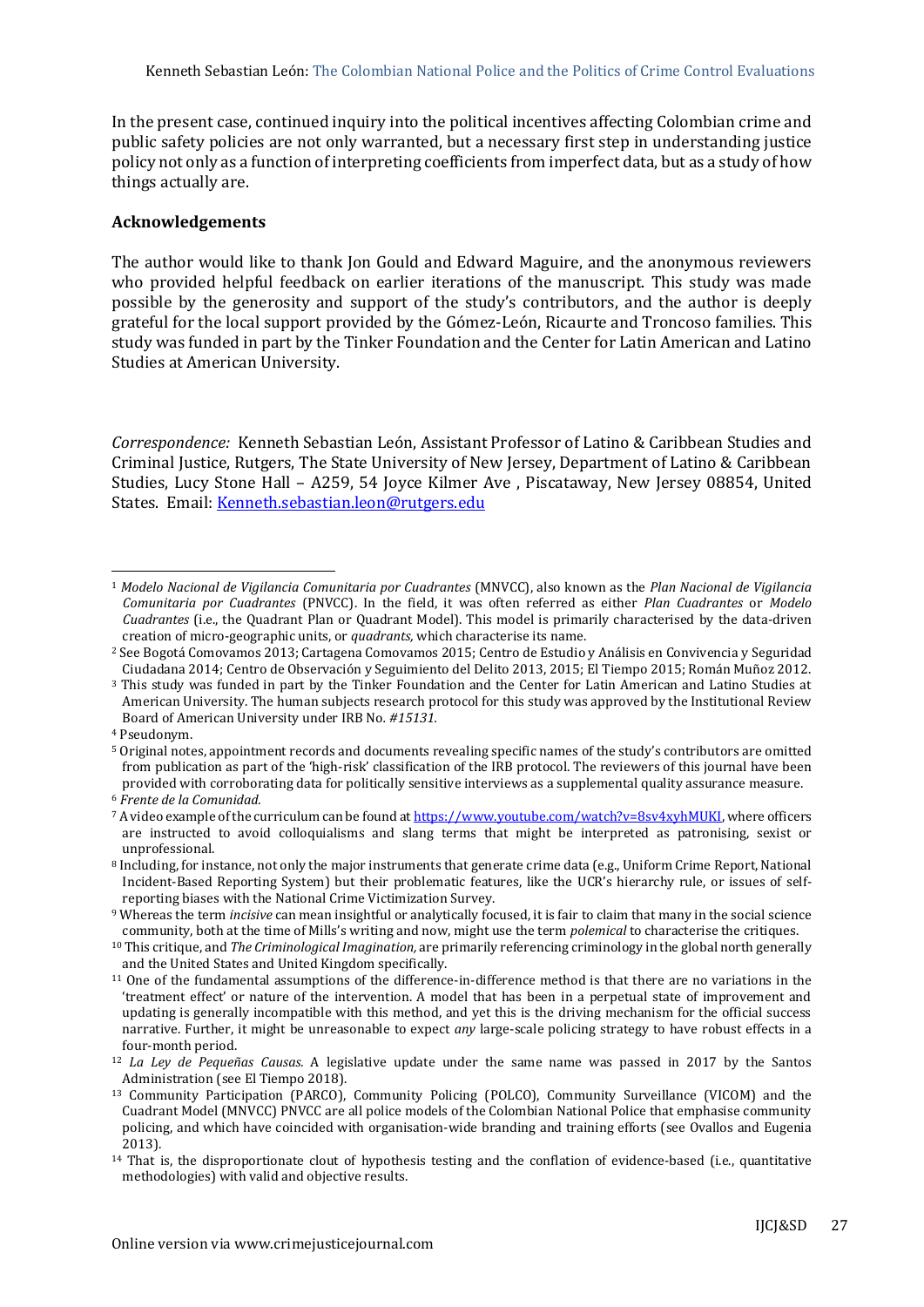<sup>15</sup> It is important to note that community policing may often have little, if anything, to do with affecting crime rates (Gill et al. 2014), and successful gains in community policing strategies may actually increase official crime rates if they are found to be a measure of increased reporting to the police (see Hickman et al. 2000).

<sup>16</sup> Referenced in Xu (2014) and on back cover of *The Criminological Imagination* (Young 2011).

<sup>17</sup> The institutional affiliations of the referenced study include entities with structural incentives, or stakes, in a) promoting trees in the city of Bogotá and b) securing funds for additional research connecting ecology and urban design to crime indicators. This is a structural trend concerning the potential for bias when researchers are incentivised to study questions that are of direct interest to their financiers.

<sup>19</sup> Fieldwork took place in the summer of 2015. Mayoral elections in both Cartagena and Bogotá took place in October 2015.

#### **References**

- Anderson C (2010) Presenting and evaluating qualitative research. *American Journal of Pharmaceutical Education* 74(8). DOI: 10.5688/aj7408141
- Andreas P and Greenhill KM (2010) *Sex, Drugs, and Body Counts—the Politics of Numbers in Global Crime and Conflict.* Ithaca: Cornell University Press.
- Arias ED and Ungar M (2009) Community policing and Latin America's citizen security crisis. *Comparative Politics* 41(4): 409–429.<https://doi.org/10.5129/001041509X12911362972476>
- Babbie ER (2007) *The Practice of Social Research.* 11th ed. Belmont: Thomson Wadsworth.
- Baer J and Chambliss WJ (1997) Generating fear: The politics of crime reporting. *Crime, Law and Social Change* 27(2): 87–107. <https://doi.org/10.1023/A:1008239702811>
- Bennett RR (2004) Comparative criminology and criminal justice research: The state of our knowledge. *Justice Quarterly* 21(1): 1–21. <https://doi.org/10.1080/07418820400095721>
- Berents H and Have Ct (2017) Navigating violence: Fear and everyday life in Colombia and Mexico. *International Journal for Crime, Justice and Social Democracy* 6(1): 103–117. <https://doi.org/10.5204/ijcjsd.v6i1.373>
- Black DJ (1970) Production of crime rates. *American Sociological Review* 35(4):733–748. Available at <https://www.jstor.org/stable/pdf/2093948.pdf> (accessed 3 September 2019).
- Blattman C, Green D, Ortega D and Tobón S (2017) Place-Based Interventions at Scale: The Direct and Spillover Effects of Policing and City Services on Crime (working paper 23941, National Bureau of Economic Research). Available at<https://www.nber.org/papers/w23941> (accessed 3 September 2019).
- Bogotá Comovamos (2013) Percepción Ciudadana sobre la Calidad de Vida en 11 Ciudades Colombianas. *Red de Ciudades Comovamos.*
- Braga AA, Papachristos AV and Hureau DM (2014) The effects of hot spots policing on crime: An updated systematic review and meta-analysis. *Justice Quarterly* 31(4):633–663. <https://doi.org/10.1080/07418825.2012.673632>
- Brinkmann S (2018) The interview. In Denzin NK and Lincoln YS (eds) *The Sage Handbook of Qualitative Research.* 5th ed. Thousand Oaks: Sage.
- Brown M and Schept J (2017) New abolition, criminology and a critical carceral studies. *Punishment & Society* 19(4): 440–462. <https://doi.org/10.1177%2F1462474516666281>
- Butterfield F (1995) Crime continues to decline, but experts warn of coming 'storm' of juvenile violence. *New York Times*, 19 November. Available a[t https://www.nytimes.com/1995/11/19/us/crime](https://www.nytimes.com/1995/11/19/us/crime-continues-to-decline-but-experts-warn-of-coming-storm-ofjuvenile-violence.html)[continues-to-decline-but-experts-warn-of-coming-storm-ofjuvenile-violence.html](https://www.nytimes.com/1995/11/19/us/crime-continues-to-decline-but-experts-warn-of-coming-storm-ofjuvenile-violence.html) (accessed 3 September 2019).

<sup>&</sup>lt;sup>18</sup> For a general argument concerning the embedded political incentive structures and biases of ostensibly non-partisan think tanks, see Lipton and Williams (2016); Shepard (2011); TW (2017).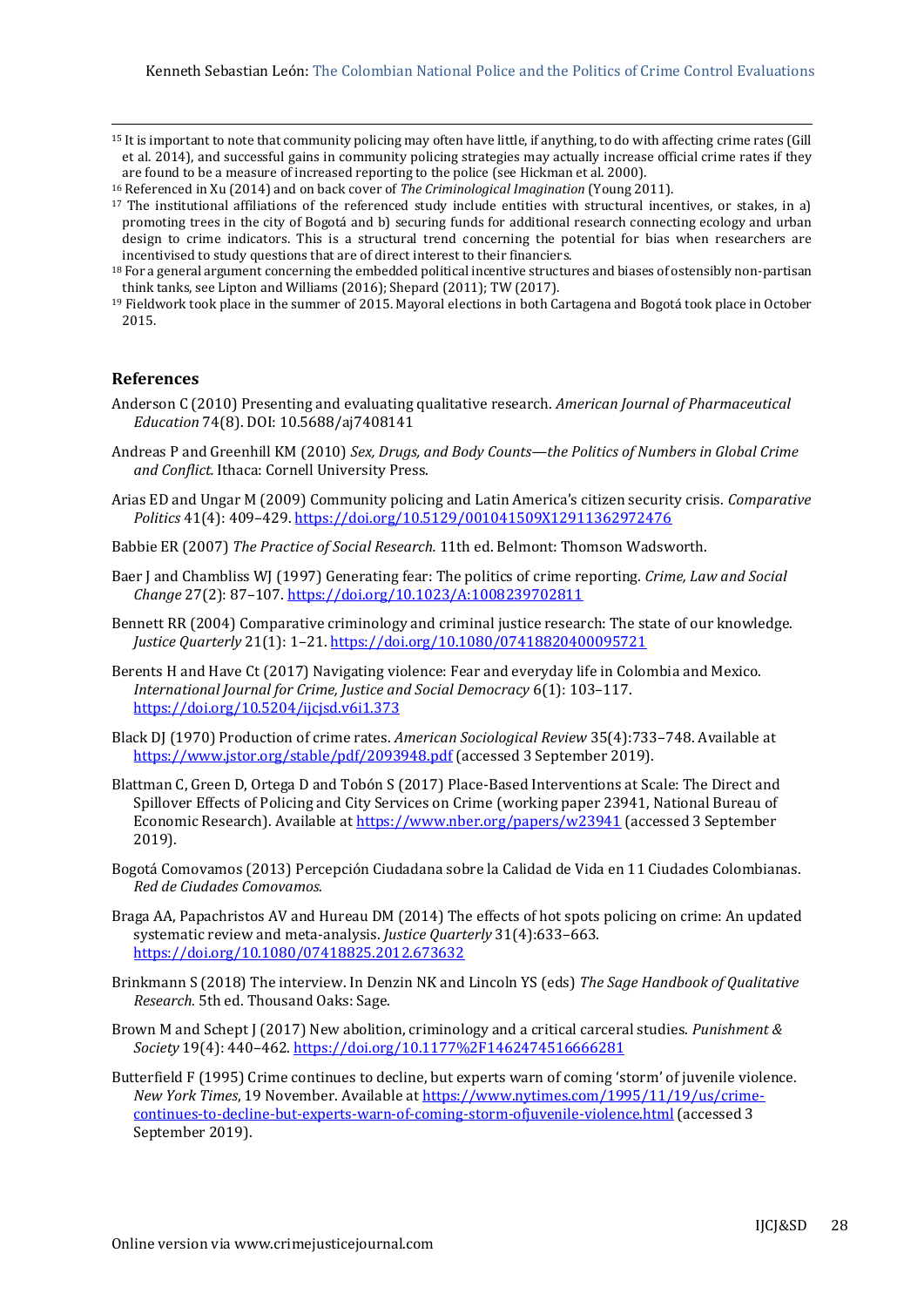Kenneth Sebastian León: The Colombian National Police and the Politics of Crime Control Evaluations

- Butterfield F (2002) Some experts fear political influence on crime data agencies. *New York Times*, 22 September. Available at [https://www.nytimes.com/2002/09/22/us/some-experts-fear-political](https://www.nytimes.com/2002/09/22/us/some-experts-fear-political-influence-on-crime-data-agencies.html)[influence-on-crime-data-agencies.html](https://www.nytimes.com/2002/09/22/us/some-experts-fear-political-influence-on-crime-data-agencies.html) (accessed 3 September 2019).
- Carrington, K, Dixon B, Fonseca D, Goyes D, Liu J, and Zysman D (2019) Criminologies of the Global South: Critical Reflections. *Critical Criminology* 27(1): 163-189. [https://doi.org/10.1007/s10612-019-09450](https://doi.org/10.1007/s10612-019-09450-y) [y](https://doi.org/10.1007/s10612-019-09450-y)
- Cartagena Comovamos (2015) Encuesta Percepción Ciudadana 2014. 6 de febrero de 2015. *Cartagena Comovamos 10 anos.*
- Centro de Estudio y Análisis en Convivencia y Seguridad Ciudadana (CEACSC) (2014) Encuesta: Felicidad y Satisfacción de los Ciudadanos en Bogotá D.C. 2014.
- Centro de Observación y Seguimiento del Delito (COSED) (2013) Aportes para el análisis y fijación de metas en indicadores de violencia en el Distrito de Cartagena.
- Centro de Observación y Seguimiento del Delito (COSED) (2015) Informe Mensual de Muertes por Causa Externa, Cartagena de Indias. Mayo.
- Chambliss WJ (1994) Policing the ghetto underclass: The politics of law and law enforcement. *Social Problems* 41(2): 177–194.<https://doi.org/10.2307/3096929>
- Chambliss WJ (2001) *Power, Politics, & Crime.* University of Toronto: Westview Press.
- Chambliss WJ (2004) The politics of crime statistics. In Sumner C (ed.) *The Blackwell Companion to Criminology*: 452–470. Blackwell Publishing[. https://doi.org/10.1002/9780470998960.ch24](https://doi.org/10.1002/9780470998960.ch24)
- Copson G (2014) Our crime figures are no more than a political charade. *Guardian*, 18 November. Available at [http://www.theguardian.com/commentisfree/2014/nov/18/crime-figures-political](http://www.theguardian.com/commentisfree/2014/nov/18/crime-figures-political-police-chiefs)[police-chiefs](http://www.theguardian.com/commentisfree/2014/nov/18/crime-figures-political-police-chiefs) (accessed 3 September 2019).
- Cuartas JFR (2008) 'LA LEY 1153 DE 2007: O buscando -otra vez- qué hacer con la delincuencia menor. 13. Available at [http://www.mamacoca.org/docs\\_de\\_base/Legislacion\\_tematica/juridicas5\\_1\\_9.pdf](http://www.mamacoca.org/docs_de_base/Legislacion_tematica/juridicas5_1_9.pdf) (accessed 3 September 2019).
- Dunn KM, Atie R, Kennedy M, Ali JA, O'Reilly J and Rogerson L (2015) Can you use community policing for counter terrorism? Evidence from NSW, Australia. *Police Practice and Research* (17)3: 196–211. DOI: 10.1080/15614263.2015.1015126.
- El Tiempo (2015) Bogotá perdió el ano en seguridad: mayoría de delitos aumentaron. 19 de enero de 2015. *El Tiempo.* Available at<https://www.eltiempo.com/archivo/documento/CMS-15115087> (accessed 3 September 2019).
- El Tiempo (2018)¿Qué es la Ley de Pequeñas Causas y por qué genera polémica? *El Tiempo*. Accessed 7 December 2018. [https://www.eltiempo.com/justicia/delitos/que-es-la-ley-de-pequenas-causas-y](https://www.eltiempo.com/justicia/delitos/que-es-la-ley-de-pequenas-causas-y-por-que-genera-polemica-229646)[por-que-genera-polemica-229646](https://www.eltiempo.com/justicia/delitos/que-es-la-ley-de-pequenas-causas-y-por-que-genera-polemica-229646)
- Escobedo FJ, Clerici N, Staudhammer CL, Feged-Rivadeneira A, Bohorquez JC and Tovar G (2018) Trees and crime in Bogotá, Colombia: Is the link an ecosystem disservice or service? *Land Use Policy* 78: 583–592. <https://doi.org/10.1016/j.landusepol.2018.07.029>
- Fashola S (2015) Accessing hard-to-reach populations: Respondent-driven sampling. *Victims of Crime Research Digest* 3*.* Available a[t http://www.justice.gc.ca/eng/rp-pr/cj-jp/victim/rd3-rr3/p4.html](http://www.justice.gc.ca/eng/rp-pr/cj-jp/victim/rd3-rr3/p4.html) (accessed 3 September 2019).
- Frühling H (2012) A realistic look at Latin American community policing programmes. *Policing and Society* 22(1): 76–88. <http://dx.doi.org/10.1080/10439463.2011.636816>
- Fundación Ideas Para La Paz (2012) Evaluación de impacto del Plan Nacional de Vigilancia Comunitaria por Cuadrantes: Metropolitanas de Bogotá, Medellín, Cali, Barranquilla, Cúcuta, Bucaramanga, Pereira y Cartagena. Bogotá, noviembre de 2012. Serie Informes No. 18. Available at <http://www.ideaspaz.org/publications/posts/73> (accessed 3 September 2019).
- Garcia JF, Mejia D and Ortega D (2013) Police Reform, Training and Crime: Experimental Evidence from Colombia's Plan Cuadrantes (CAF Working Papers). Available at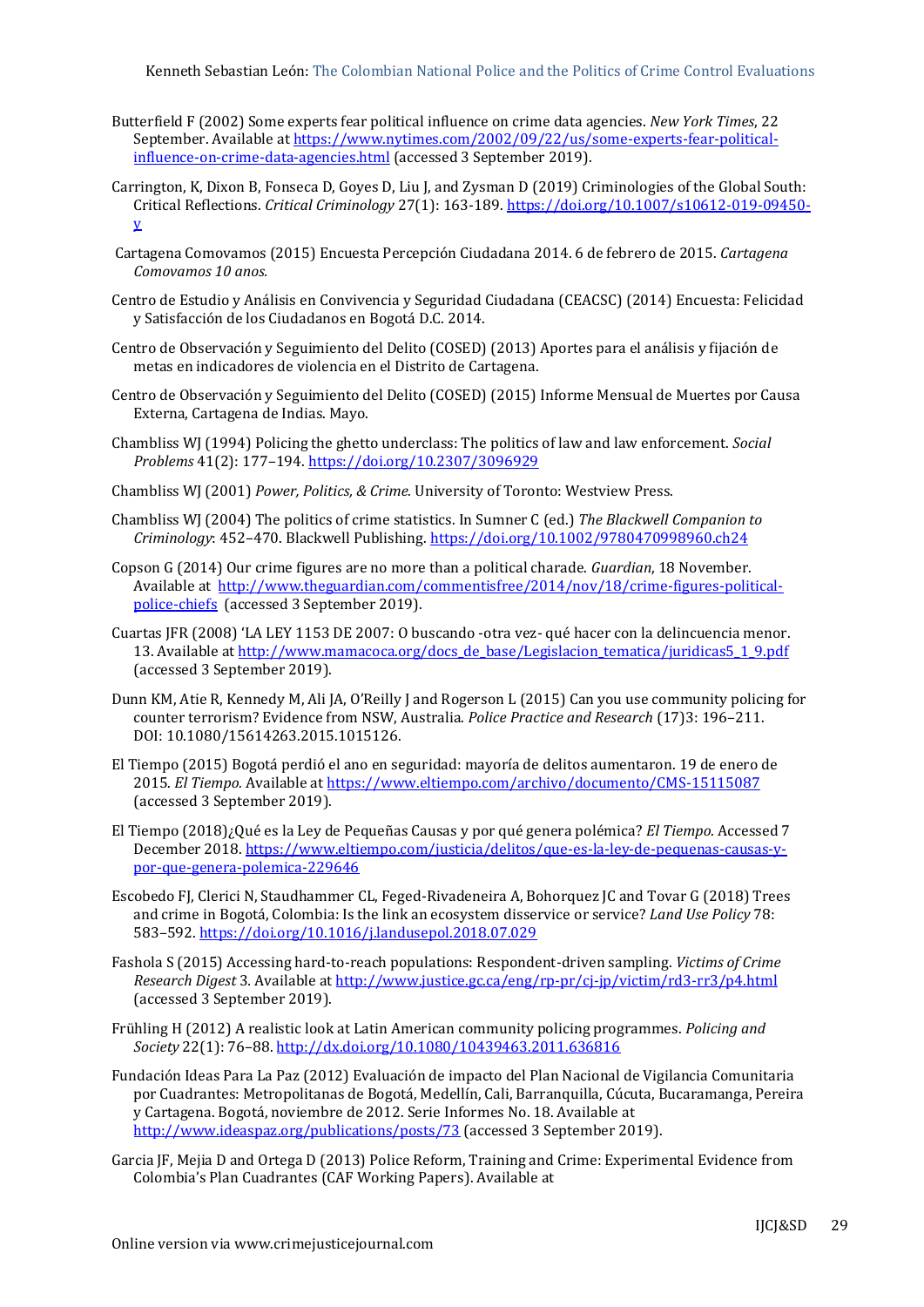Kenneth Sebastian León: The Colombian National Police and the Politics of Crime Control Evaluations

[www.caf.com/media/4243/police\\_reform\\_training\\_crime\\_experimental\\_evidence\\_colombia.pdf](http://www.caf.com/media/4243/police_reform_training_crime_experimental_evidence_colombia.pdf) (accessed 3 September 2019).

- Gilinskiy Y (2005) Police and the community in Russia. *Police Practice & Research* 6(4): 331–346. <https://doi.org/10.1080/15614260500293960>
- Gill C, Weisburd D, Telep CW, Vitter Z and Bennett T (2014) Community-oriented policing to reduce crime, disorder and fear and increase satisfaction and legitimacy among citizens: A systematic review. *Journal of Experimental Criminology* 10(4): 399–428. <https://doi.org/10.1007/s11292-014-9210-y>
- Gómez C, Velásquez H, Rendón AJ and Bohórquez S (2017) Crime in Colombia: More law enforcement or more justice? *Crime, Law and Social Change* 68(1–2): 233–249.
- Gordon E (2017) Crimes of the powerful in conflict-affected environments: False positives, transitional justice and the prospects for peace in Colombia. *State Crime Journal* 6(1): 132–155. <https://doi.org/10.13169/statecrime.6.1.0132>
- Hall S and Winlow S (2015*) Revitalizing Criminological Theory—Towards a New Ultra-Realism.* London: Routledge.
- Heckathorn DD (1997) Respondent-driven sampling: A new approach to the study of hidden populations. *Social Problems* 44(2):174–199. <https://doi.org/10.2307/3096941>
- Hickman MJ, Piquero AR and Greene JR (2000) Does community policing generate greater numbers and different types of citizen complaints than traditional policing? *Police Quarterly* 3(1): 70–84. <https://doi.org/10.1177/1098611100003001003>
- Higginbottom A (2008) Solidarity action research as methodology: The crimes of the powerful in Colombia. *Latin American Perspectives* 35(5): 158–170[. https://doi.org/10.1177/0094582X08321969](https://doi.org/10.1177/0094582X08321969)
- Johnson D, Wilson D, Maguire ER and Lowrey B (2017) Race and perceptions of police: Experimental results on the impact of procedural (in)justice. *Justice Quarterly* 34(7). <https://doi.org/10.1080/07418825.2017.1343862>
- Kaste M (2016) The delicate politics of rising crime. *NPR.Org*, 20 January. Available at [www.npr.org/sections/thetwo-way/2016/01/20/463740184/the-delicate-politics-of-rising-crime](http://www.npr.org/sections/thetwo-way/2016/01/20/463740184/the-delicate-politics-of-rising-crime) (acessed 3 September 2019).
- Kennedy DM, Braga AA, Piehl AM and Waring EJ (2001) Reducing gun violence: The Boston gun project's operation ceasefire. *US Department of Justice, Office of Justice Programs. National Institute of Justice*. NCJ 188741 Available at [https://www.ncjrs.gov/pdffiles1/nij/188741.pdf \(accessed 3 September](file:///C:/Users/creaght/Dropbox/IJCJ&SD/2019%20Issues/Vol%208(4)%20GI/Layout/Available%20at%20https:/www.ncjrs.gov/pdffiles1/nij/188741.pdf%20(accessed%203%20September%202019))  [2019\).](file:///C:/Users/creaght/Dropbox/IJCJ&SD/2019%20Issues/Vol%208(4)%20GI/Layout/Available%20at%20https:/www.ncjrs.gov/pdffiles1/nij/188741.pdf%20(accessed%203%20September%202019))
- Knepper PE and Potter DM (1998) Crime, politics, and minority populations: Use of official statistics in the United States and Japan. *International Journal of Comparative and Applied Criminal Justice* 22(1): 145–155. <https://doi.org/10.1080/01924036.1998.9678614>
- Lane R (1992) Urban police and crime in nineteenth-century America. In Tonry M and Morris N (eds) *Modern Policing*: 1–50. Chicago: University of Chicago Press.
- Lipton E and Williams B (2018) How think tanks amplify corporate America's influence. *New York Times*, 20 January.

Loader I and Sparks R (2010) *Public Criminology?* London: Routledge.

- Maguire ER, Johnson D, Kuhns JB and Apostolos R (2019) The effects of community policing on fear of crime and perceived safety: Findings from a pilot project in Trinidad and Tobago. *Policing and Society: An International Journal of Research and Policy* 29(5): 491-510. <https://doi.org/10.1080/10439463.2017.1294177>
- Maguire ER, Lowrey B and Johnson D (2016) Evaluating the relative impact of positive and negative encounters with police: A randomized experiment. *Journal of Experimental Criminology*. Advance online publication. DOI: 10.1007/s11292-016-9276-9.
- Manning PK (2005) The study of policing. *Police Quarterly* 8(1): 23–43. <https://doi.org/10.1177%2F1098611104267325>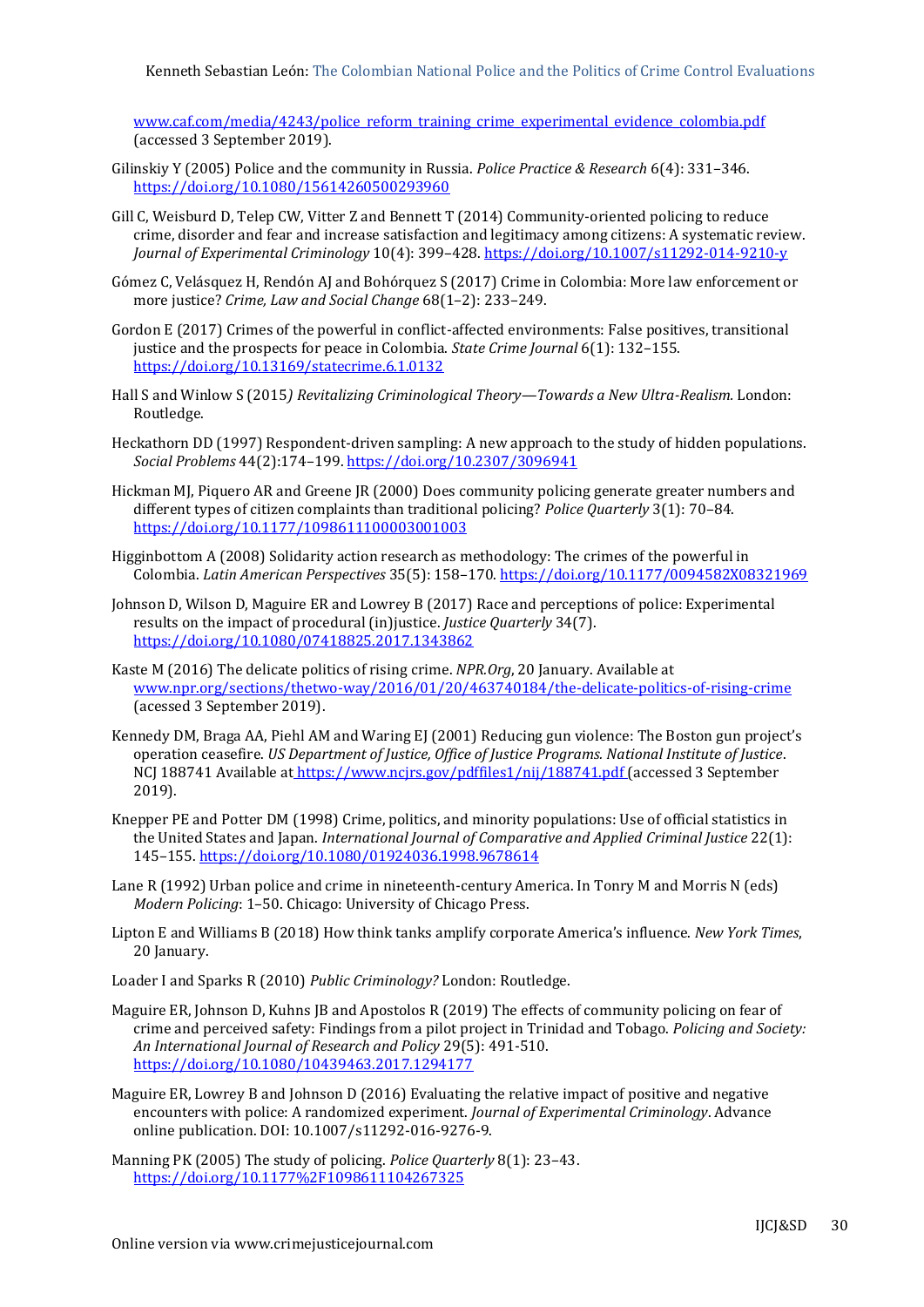- Manning PK (2009) Policing as self‐audited practice. *Police Practice and Research* 10(5–6): 451–464. <https://doi.org/10.1080/15614260903378434>
- Mazerolle L (2013) *Legitimacy in Policing: A Systematic Review*. The Campbell Collaboration. Available at <http://library.college.police.uk/docs/Mazerolle-Legitimacy-Review-2013.pdf> (accessed 4 September 2019).
- Mejia D, Ortega D and Garcia JF (2013) Police reform, training and crime: Experimental evidence from Colombia's *Plan Cuadrantes*. *Fundacion Ideas Para La Paz, Serie Working papers FIP* 11(February).
- Mills CW (1959) *The Sociological Imagination*. Oxford: Oxford University Press.
- Moncada E (2010) Counting bodies: Crime mapping, policing and race in Colombia. *Ethnic and Racial Studies* 33(4): 696–716.<https://doi.org/10.1080/01419870903380854>
- Nagin DS and Telep CW (2017) Procedural justice and legal compliance. *Annual Review of Law and Social Science* 13(1): 5–28. <https://doi.org/10.1146/annurev-lawsocsci-110316-113310>
- National Institute of Justice (2009) Hot spot policing can reduce crime. *Office of Justice Programs*. Available at [http://www.nij.gov/topics/law-enforcement/strategies/hot-spot](http://www.nij.gov/topics/law-enforcement/strategies/hot-spot-policing/pages/welcome.aspx)[policing/pages/welcome.aspx](http://www.nij.gov/topics/law-enforcement/strategies/hot-spot-policing/pages/welcome.aspx) (accessed 4 September 2019).
- Nikander P (2008) Working with transcripts and translated data. *Qualitative Research in Psychology* 5(3): 225–231. <https://doi.org/10.1080/14780880802314346>
- Nivette AE and Eisner M (2013) Do legitimate polities have fewer homicides? A cross-national analysis. *Homicide Studies* 17(1): 3–26.<https://doi.org/10.1177/1088767912452131>
- NL (2014) Deceptive numbers. *Economist*, 22 May. Available at [https://www.economist.com/democracy](https://www.economist.com/democracy-in-america/2014/05/22/deceptive-numbers)[in-america/2014/05/22/deceptive-numbers](https://www.economist.com/democracy-in-america/2014/05/22/deceptive-numbers) (accessed 4 September 2019).
- Ocejo RE (2013) *Ethnography and the City—Readings on Doing Urban Fieldwork.* New York: Routledge.
- Ornstein C and Thomas K (2018) What these medical journals don't reveal: Top doctors' ties to industry. *New York Times*, 9 December.
- Ovallos B and Eugenia M (2013) Community participation in citizen security affairs in Bucaramanga and its metropolitan area. *Revista Criminalidad* 55(2): 147–166.
- Palacios M (2006) *Between Legitimacy and Violence: A History of Colombia, 1875–2002*. Durham: Duke University Press.
- Pridemore WA (2014) Introduction to special issue: International and cross-national research on homicide and violence. *International Criminal Justice Review* 24(3): 219–221. <https://doi.org/10.1177/1057567714548064>
- Rogers C (2010) The pop decade: An analysis of the problem-oriented policing approach. *Police Journal* 83(4): 295–303. <https://doi.org/10.1350%2Fpojo.2010.83.4.496>
- Román-Muñoz, Myryam Janneth (2012) Seguridad ciudadana al nivel local: notas de trabajo de campo sobre la ejecución y percepción del 'Plan Cuadrante' en Cali (Colombia). *Revista Estudios Socio-Juridicos* 15(1): 87–113.
- Ruiz-Vasquez JC and Paez K (2016) Balance de estrategias de seguridad para zonas criticas en Bogotá y Medellin. DOI:<http://dx.doi.org/10.17141/urvio.19.2016.2391>
- Ruiz-Vasquez, JC (2012) Community police in Colombia: An idle process. *Policing and Society* 22(1): 43– 56. <https://doi.org/10.1080/10439463.2011.597855>
- Schept J, Wall T and Brisman A (2015) Building, staffing, and insulating: An architecture of criminological complicity in the school-to-prison pipeline. *Social Justice* 41(4): 96–115.
- Seidman D and Couzens M (1974) Getting the crime rate down: Political pressure and crime reporting. *Law & Society Review* 8(3): 457–493. DOI: 10.2307/3053084
- Shelden, RG and Brown WB (2000) The crime control industry and the management of the surplus population. *Critical Criminology* 9(2): 39-66.<https://doi.org/10.1007/BF02461037>